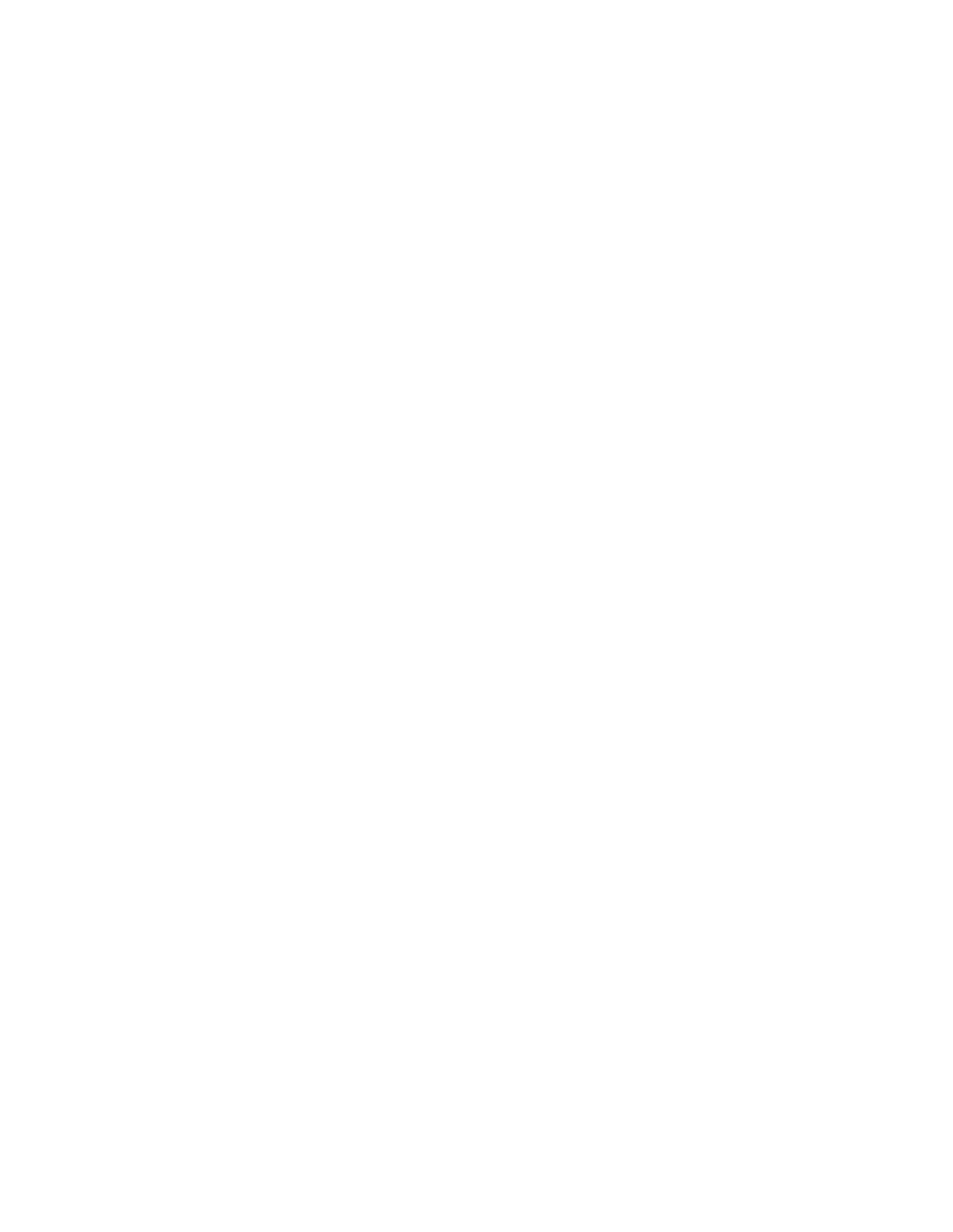#### **Upper Hearst Development for the Goldman School of Public Policy**

**Background:** This project is a public-private partnership located on a roughly one-acre sloping portion of a University-owned property on the northwest corner of Hearst and La Loma Avenues. The site is bordered on the north by Ridge Road and the Cloyne Court Student Cooperative; on the east by La Loma Avenue; on the south by Hearst Avenue; and on the west by the Goldman School of Public Policy (GSPP). The project site includes an existing parking structure, referred to on campus maps as Parking Structure H or the Upper Hearst Parking Structure. The southern portion of the roughly L-shaped site is the 52-foot-tall, four-story concrete Upper Hearst Parking Structure, built in 1970. The parking structure contains 325 parking stalls and recreational space on its roof. The northern portion of the site is an at-grade paved parking lot containing 21 parking stalls with concrete entrance ramps to the west and southeast that lead to the subterranean portions of the Upper Hearst Parking Structure.

**Conceptual Proposal:** The project comprises two separate buildings – a residential building over a parking structure and a new academic building – that will be built concurrently by a project developer. The development will be LEED Silver, targeting LEED Gold. The project chiefly responds to the need for teaching and collaborative research space for GSPP, while also answering the need for housing for campus affiliates; the project would also reconfigure the remaining parking structure and contribute to the campus fund for construction of replacement parking. The academic building would be the third building in an existing complex that includes the historic Beta Theta Pi house, located at 2607 Hearst Avenue; and the building located at 1893 Le Roy Avenue that was completed in 2002 by Architectural Resources Group.

#### Residential Component

The project would develop 132 residential units in a mixture of one- and two-bedroom apartments in a sixstory building that would provide housing opportunities for faculty, visiting scholars, graduate students and post-doctoral students. The units would be located above the Upper Hearst Parking Structure, as well as on the adjacent surface parking lot at the corner of Ridge Road and La Loma Avenue. The top level of the parking structure would be removed and replaced with a new concrete podium deck that would cover the site from Hearst Avenue to Ridge Road along La Loma Avenue. The residential building would consist of wood frame construction, with a band of fiber cement board cladding and cement plaster at the recesses and interior courtyards. Large overhanging eaves would line Ridge Road and La Loma Avenue.